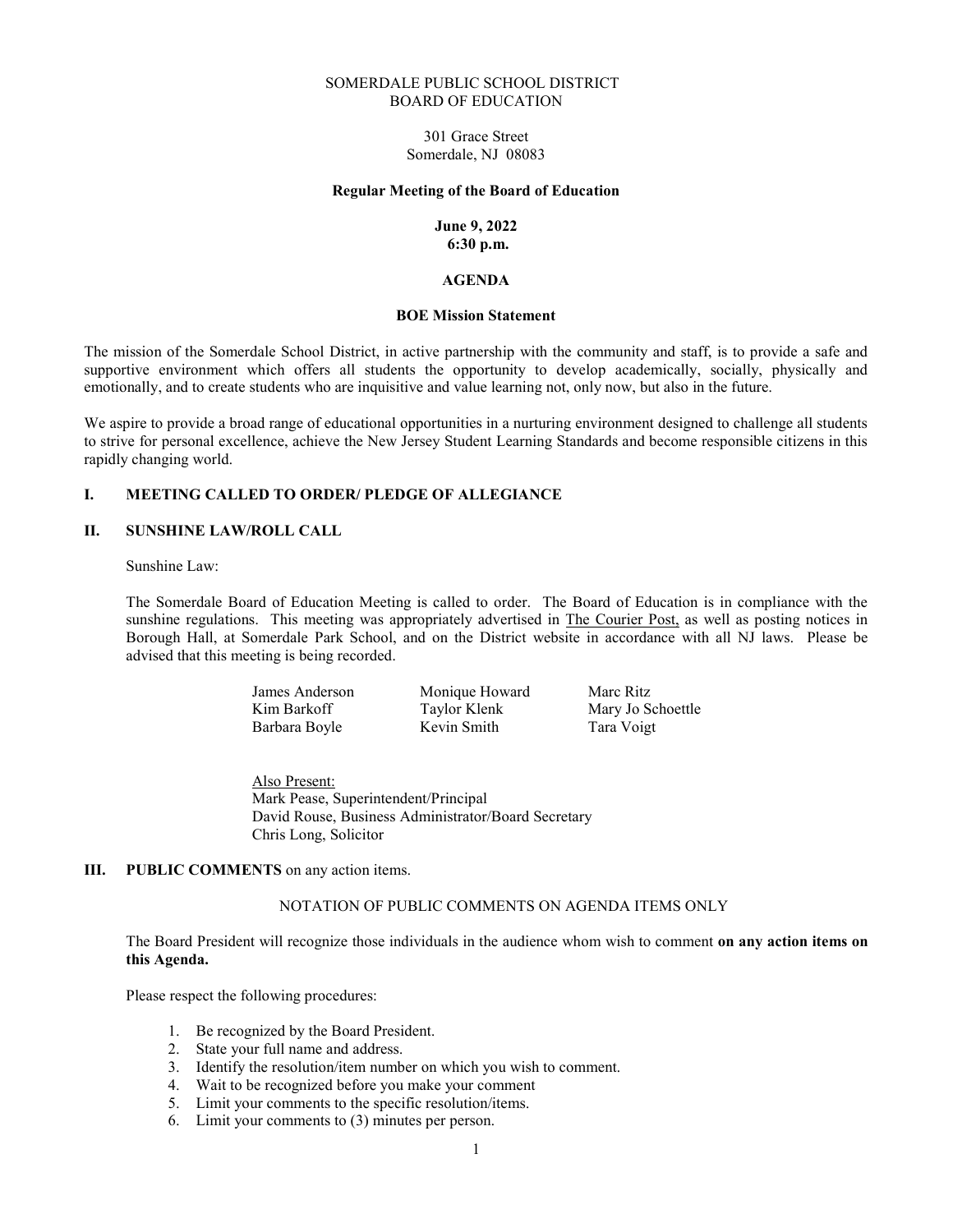### IV. APPROVAL OF MINUTES

On a motion made by and seconded by the following was approved:

Recommend that the Board of Education approve the regular and executive session minutes of the May 5, 2022 BOE Meeting.

ALL IN FAVOR: YES NO ABSTAIN ABSENT

### V. REPORTS

- A. Superintendent's Report
	- Mr. Pease will speak about the 2020-2021 HIB Self-Assessment Grade Report. HIB Report Link: https://somerdale-park.org/common/pages/DisplayFile.aspx?itemId=36273604
- B. Business Administrator's Report

#### VI. NEW BUSINESS

BUSINESS AFFAIRS, Marc Ritz, Chairperson, Monique Howard, Mary Jo Schoettle, Alternate Chairperson, Administrative Liaisons: Mark Pease, David Rouse

#### A. Finance – Reviews and monitors the school district budget and assumes other fiscal responsibilities

Report by Finance Committee Chair

On a motion made by and seconded by the following was approved:

Recommend that the Board of Education on the recommendation of the business administrator approve the following items 1-18:

1. Financial Reports:

To approve the Board Secretary and Treasurer's Reports for 2021 (attachment #1).

The Board Secretary's Report is in accordance with 18A: 17-36 and 18A: 17-9 for the month of April 2022. The Board Secretary certifies that no line item account has been over expended in violation of N.J.A.C. 6A: 23A – 16.10 (c) 3 and that sufficient funds are available to meet the district's financial obligations for the remainder of the fiscal year.

The Treasurer's Report is in accordance with 18A:17-36 and 18A:17-9 for the month of April 2022. The Treasurer's Report and Secretary's report are in agreement for the month of April 2022.

Board Secretary in accordance with N.J.A.C. 6A:23A - 16.10 (c) 2 certifies that there are no changes in anticipated revenue amounts or revenue sources.

Board of Education Certification – pursuant to N.J.A.C. 6A:23A – 16.10 (c) 4 We certify that after review of the secretary's monthly financial report (appropriations section) and upon consultation with the appropriate district officials, that to the best of our knowledge no major accounts or fund has been over expended in violation of N.J.A.C. 6A:23A – 16.10 (b) and that sufficient funds are available to meet the district's financial obligations for the remainder of the fiscal year.

2. To approve the following bill lists (attachment #2):

a. May 13, 2022 Payroll Bill List and corresponding Check Journal Totaling: \$211,996.92

- b.May 27, 2022 Payroll Bill List and corresponding Check Journal Totaling: \$214,745.00
- c. Vendor Bill List 1 and corresponding Check Journal totaling: \$1,665.50

d. Vendor Bill List 2 and corresponding Check Journal totaling: \$2,070.00

e. Vendor Bill List 3 and corresponding Check Journal totaling: \$211,767.06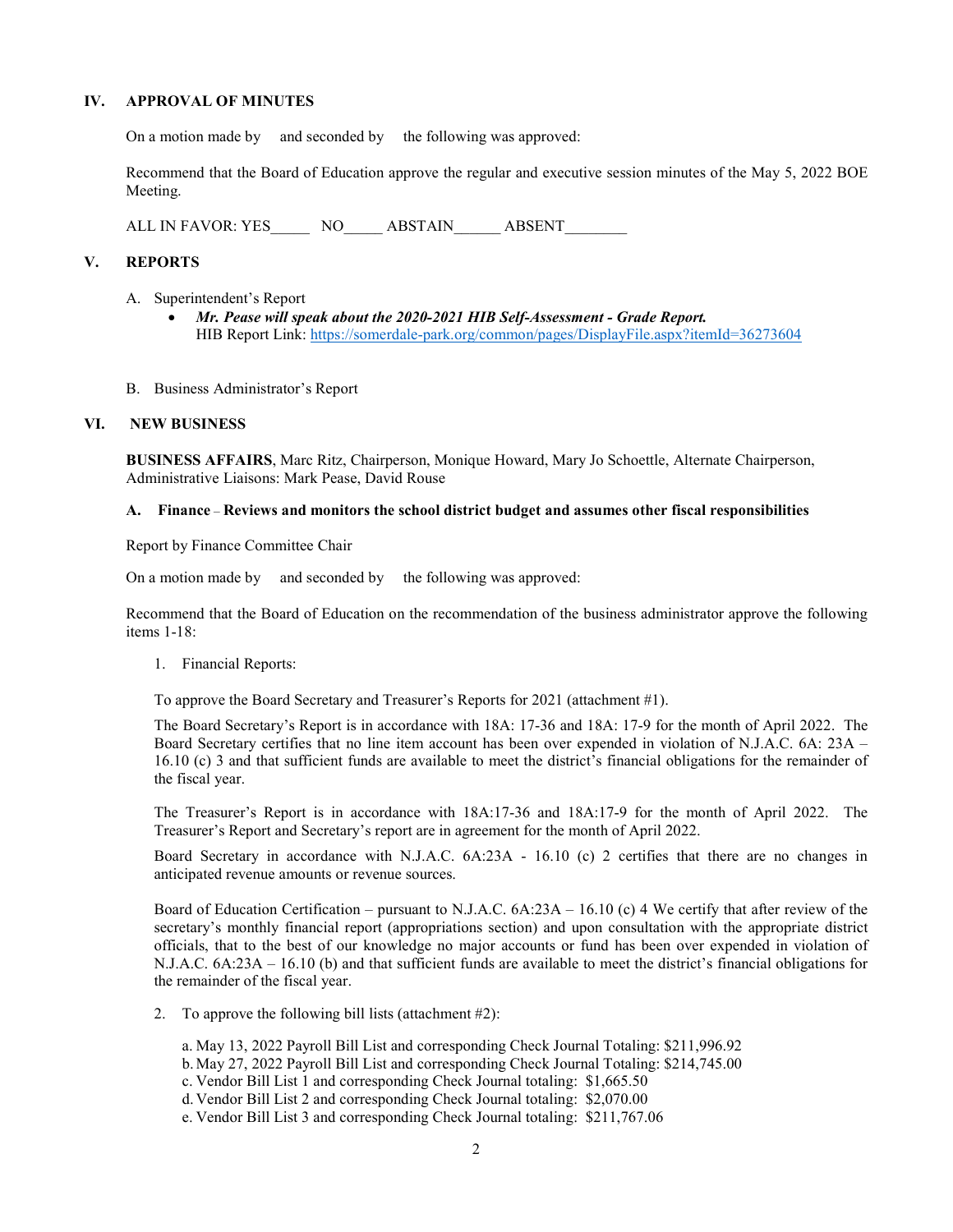- 3. To approve the Transfers/Adjustments for the month of May 2022 (attachment #3).
- 4. To approve Game 7even, LLC, to hold several events during Summer in Somerdale Program in the months of July and August, 2022 in the amount of \$6999.90 to be paid from ARP ESSER.
- 5. To approve that the Business Administrator be authorized to enter into contracts and pay all bills between board meetings for Park Technology Shared Services for the 2022-2023 fiscal year. The bill lists for those payments and any contracts to be ratified will be submitted at the next Board of Education meeting.
- 6. To approve the contract with Phoenix Advisors for the 2022-2023 school year for Disclosure Agent services at an amount of \$1,000.00.
- 7. To approve Gena Price and Melissa Durand to attend Purposeful Play to increase Students Academic Learning and Social-Emotional Growth (Pre-school – Kindergarten) recorded version online workshop. Cost of Recorded Version workshop is \$558.00 to be paid from Title II Funds.
- 8. To approve Cindy Reid to attend Wilson Reading System (WRS) Introductory Course online on June 28, 2022. Cost of online course is \$600.00 to be paid from ARP ESSER II Fund.
- 9. To approve the contract with Paul's Commodity Hauling from July 1, 2022 to June 30, 2023. (attachment #4)
- 10. To approve the submission of the NJSIG Safety Grant Application whereas the District is requesting use of the funds in the amount of \$2,000.00 for the purchase of two-way radios which will be procured during the 2022-2023 school year.
- 11. To approve the contract for professional development for K-8 teachers to implement the Bookworms Reding and Writing Curriculum in the amount of \$112,500.00 with The University of Delaware during the 2022-23 school year. To be paid for out of the 2022-2023 Title II funds and/or ARP-ESSER funds.
- 12. To approve that the Business Administrator be authorized to enter into contracts and continue payment of all bills through August 12, 2022, or until the next Board of Education meeting. The bill lists for those payments and any contracts to be ratified will be submitted at the next Board of Education meeting.
- 13. Move that the Business Administrator be authorized to close the petty cash account as of June 30, 2022 and reopen the petty cash account in the amount of \$200.00 as of July 1, 2022
- 14. Approval for the monthly payment schedule of Borough tax payment to the Somerdale Board of Education.

| July 2022      | \$422,165.58 | January 2023  | \$422,165.58 |
|----------------|--------------|---------------|--------------|
| August 2022    | \$422,165.58 | February 2023 | \$422,165.58 |
| September 2022 | \$422,165.58 | March 2023    | \$422,165.58 |
| October 2022   | \$422,165.58 | April 2023    | \$422,165.58 |
| November 2022  | \$422,165.58 | May 2023      | \$422,165.58 |
| December 2022  | \$422,165.58 | June 2023     | \$422,165.62 |

Total 2022-2023 taxes \$5,065.987

- 15. To approve funding up to \$800,000 of surplus into Capital Reserve
- 16. To approve the 5th payment to Landberg Construction in the amount of \$91,437.50
- 17. To approve the following hourly rates for ESS Support Services, LLC.

| <b>Position</b> | Pay Rate    | <b>Bill Rate</b> |
|-----------------|-------------|------------------|
| Special Ed      | \$17.00/Hr. | \$22.61/Hr.      |
| Classroom       |             |                  |
| Assistant       |             |                  |
| Toileting       |             |                  |
|                 |             |                  |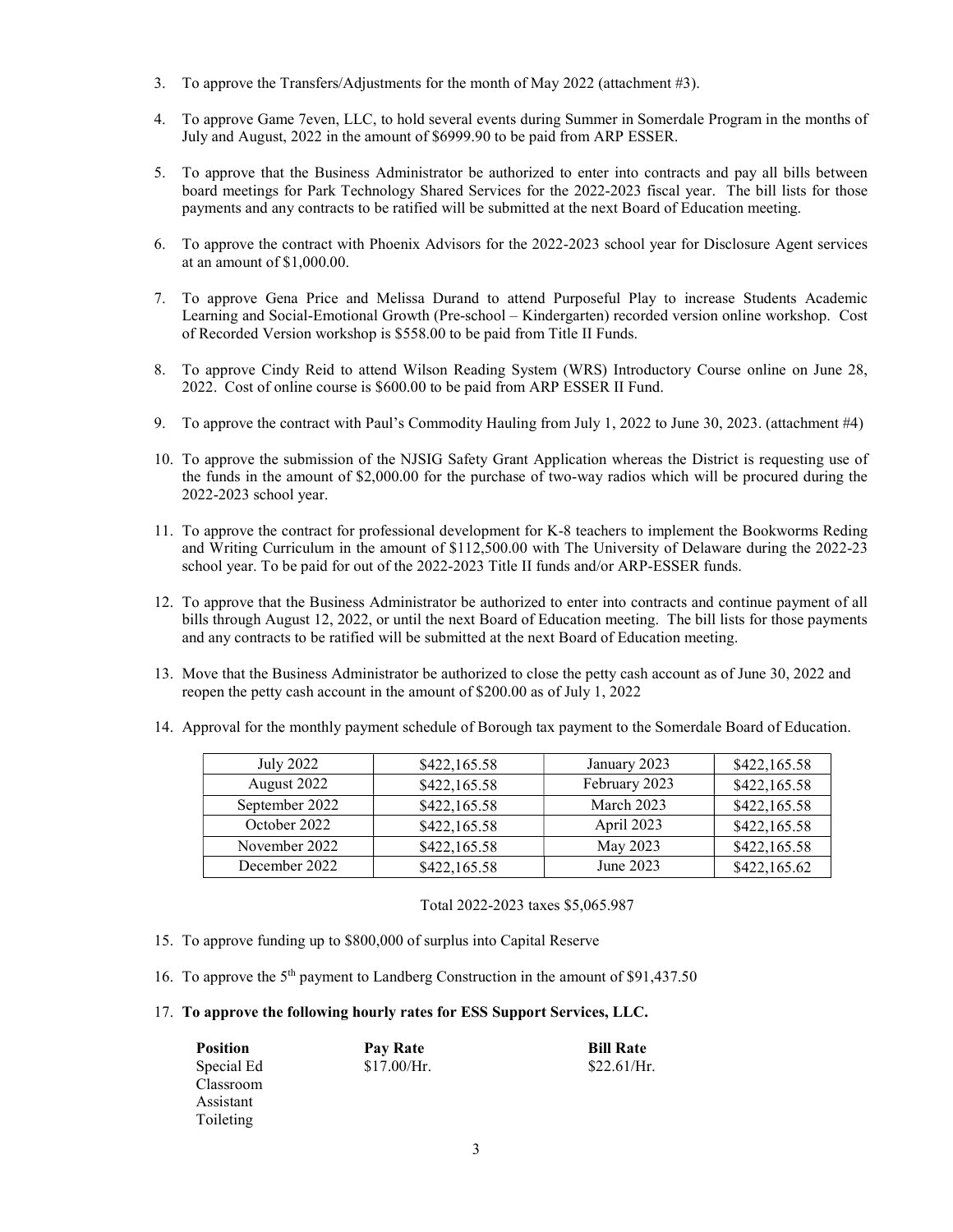| Special Ed 1:1 | \$16.00/Hr. | \$21.28/Hr. |
|----------------|-------------|-------------|
| Assistant      |             |             |
| Regular Ed     | \$15.00/Hr. | \$19.95/Hr. |
| Classroom      |             |             |
| Assistant      |             |             |

- 18. To award and appoint the following RFP contract proposals:
	- a. Approval is made for Bowman & Company, LLP as the auditor during the 2022-2023 school year:

WHEREAS, Bowman & Company, LLP will complete the 2021-2022 CAFR.

BE IT RESOLVED by the Somerdale Board of Education, County of Camden, New Jersey that Bowman & Company, LLP be appointed as the auditor during the 2022-2023 school year the amount of \$35,000, total auditing services are not to exceed \$45,000.00 for the year.

BE IT FURTHER RESOLVED that the Somerdale Board of Education will advertise the awarding of this contract.

b. Approval is made for the Wade, Long, Wood, and Long LLC as the Solicitor for the 2022-2023 school year:

BE IT RESOLVED by the Somerdale Board of Education, County of Camden, New Jersey that Wade, Long, Wood, and Long LLC be appointed Solicitor for this Board of Education at a cost of \$140 per hour, total fees are not to exceed \$50,000.00 for the year.

BE IT FURTHER RESOLVED that the Somerdale Board of Education will advertise the awarding of this contract.

c. Approval is made for Spiezle Architectural Group as the Architect for the 2022-2023 school year:

BE IT RESOLVED by the Somerdale Board of Education, County of Camden, New Jersey that Spiezle Architectural Group be appointed as the Architect-of-Record for the 2022-2023 school year at the rate of \$75-\$170, depending on services rendered, fees are not to exceed \$200,000.00 for the year.

BE IT FURTHER RESOLVED that the Somerdale Board of Education will advertise the awarding of this contract.

d. Approval is made for General Healthcare Resources, LLC, to provide occupational therapy services for the 2022-2023 school year:

BE IT RESOLVED by the Somerdale Board of Education, County of Camden, New Jersey that General Healthcare Resources, LLC be appointed for occupational therapy services for the 2022-2023 school year at a cost of \$78 per hour, total services are not to exceed \$105,000.00 for the year.

BE IT FURTHER RESOLVED that the Somerdale Board of Education will advertise the awarding of this contract.

ROLL CALL VOTE: YES\_\_\_\_\_\_ NO\_\_\_\_\_\_ ABSTAIN\_\_\_\_\_\_ ABSENT\_\_\_\_

# B. Facilities – Reviews the needs and uses of district buildings and grounds

Report by Facilities Committee Chair

INSTRUCTIONAL, Taylor Klenk, Chairperson, James Anderson, Alternate Chairperson, Kevin Smith, Administrative Liaisons: Mark Pease, Robert Ford

### A. Curriculum – Reviews and evaluates standardized test results as a district and monitors direction of curriculum.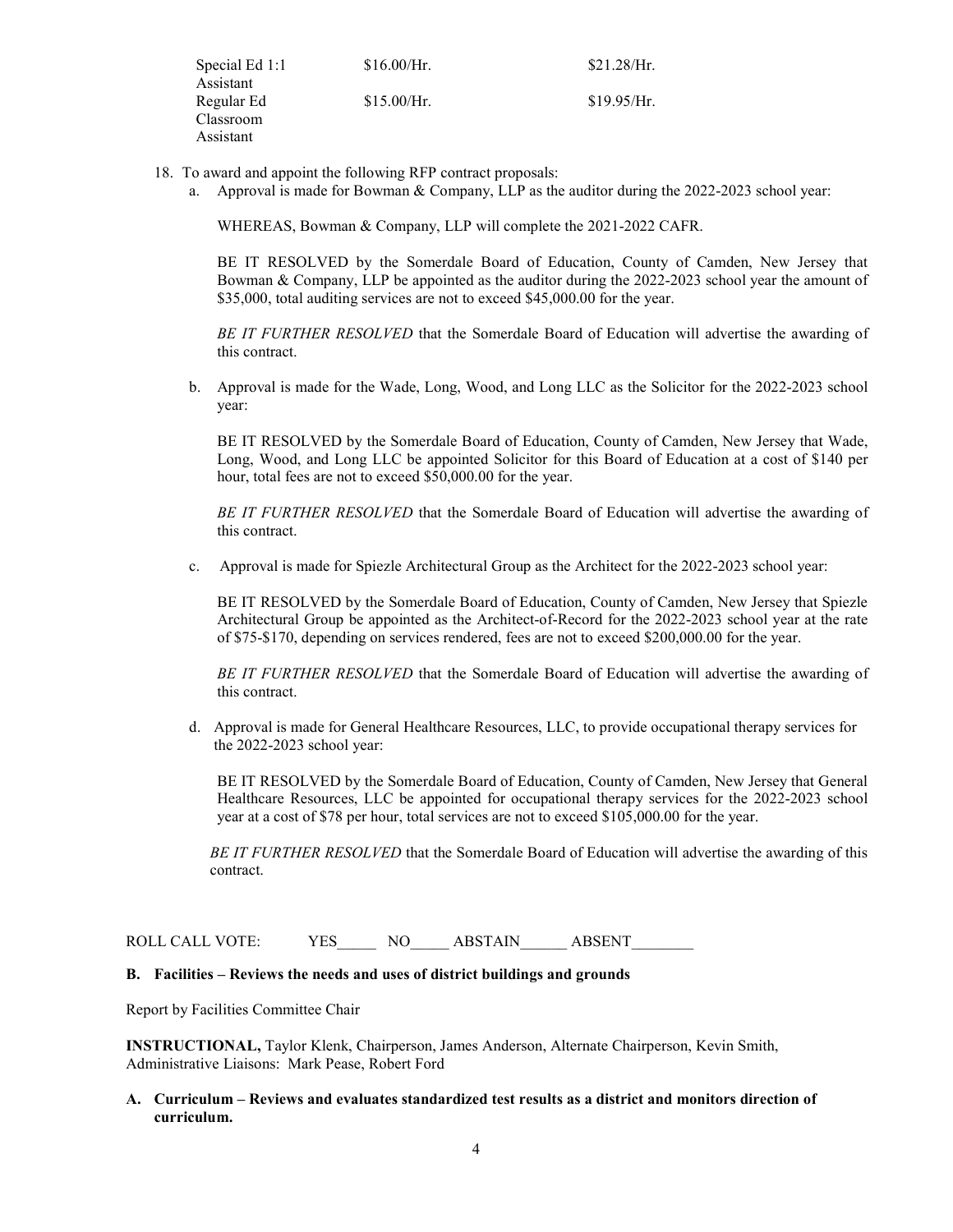Report by Curriculum Committee Chair

On a motion made by and seconded by the following was approved:

Recommend that the Board of Education on the recommendation of the superintendent, approve the following item 1a:

1. The following field trips: a. To approve the  $3<sup>rd</sup>$  Grade Classes to take a walking trip to Kennedy Park, Somerdale NJ, on June 15, 2022 at no cost to district.

ROLL CALL VOTE: YES NO ABSTAIN ABSENT

#### B. Personnel – Assists in the interviewing process of district administrators and reviews hiring recommendations of the Superintendent. Also, reviews and approves staff policies and job descriptions

Report by Personnel Committee Chair

On a motion made by and seconded by the following was approved:

Recommend that the Board of Education on the recommendation of the superintendent, approve the following items 1-23:

- 1. To approve the Superintendent to hire personnel for any vacancies during the months of July and August 2022.
- 2. To approve all certified staff to be used as substitutes for activities such as, but not limited, to Tutor Program, Detention, etc. on an as needed basis not to exceed budgeted hours, for the 2022-2023 school year. Rates as per the negotiated agreement with the SEA.
- 3. To approve all Somerdale Park Staff as Chaperones/Supervisors for all school functions for the 2022-2023 school year on as needed basis. Rate as per the negotiated agreement with the SEA.
- 4. In conjunction with Summer Instructional Schedules, to approve four-day work week schedule, Monday Thursday, from  $8:00 \text{ am} - 3:30 \text{ pm}$ , for Somerdale Park Office Staff effective  $7/1/22 - 8/26/22$ .
- 5. To approve Laura Henkel to carry over 5 vacation days from the 2021-2022 school year to the 2022-2023 school year.
- 6. To approve Nichole Costello to carry over 4 vacation days from the 2021-2022 school year to the 2022-2023 school year.
- 7. To approve Nancy Strassle to carry over 5 vacation days from the 2021-2022 school year to the 2022-2023 school year.
- 8. To approve Mr. Robert Ford, Vice-Principal, to carry over the balance of unused vacation days (not to exceed 5 days) from the 2021-2022 school year to the 2022-2023 school year.
- 9. To approve Deanna McGinnis, Valerie Priolo, Lauren McCaffrey, and Lauren DiLullo to hold Kindergarten Roundup on August 31, 2022 from 8:30 am – 12:30 am. Rate as per the negotiated agreement with the SEA. Stipends paid out of the Learning Acceleration grant.
- 10. To approve Deanna McGinnis to hold Kindergarten Testing on August 8 9, 2022 from 8:30 am 12:30 pm. Rate as per the negotiated agreement with the SEA. Stipends paid out of the Learning Acceleration grant.
- 11. To approve the contract for David Rouse, Business Administrator for the 2022-2023 school year at a salary of \$99,347.00
- 12. To approve the hiring and contract of Mr. Robert Ford, as Principal, for the 2022-2023 school year at a salary of \$112,500.00.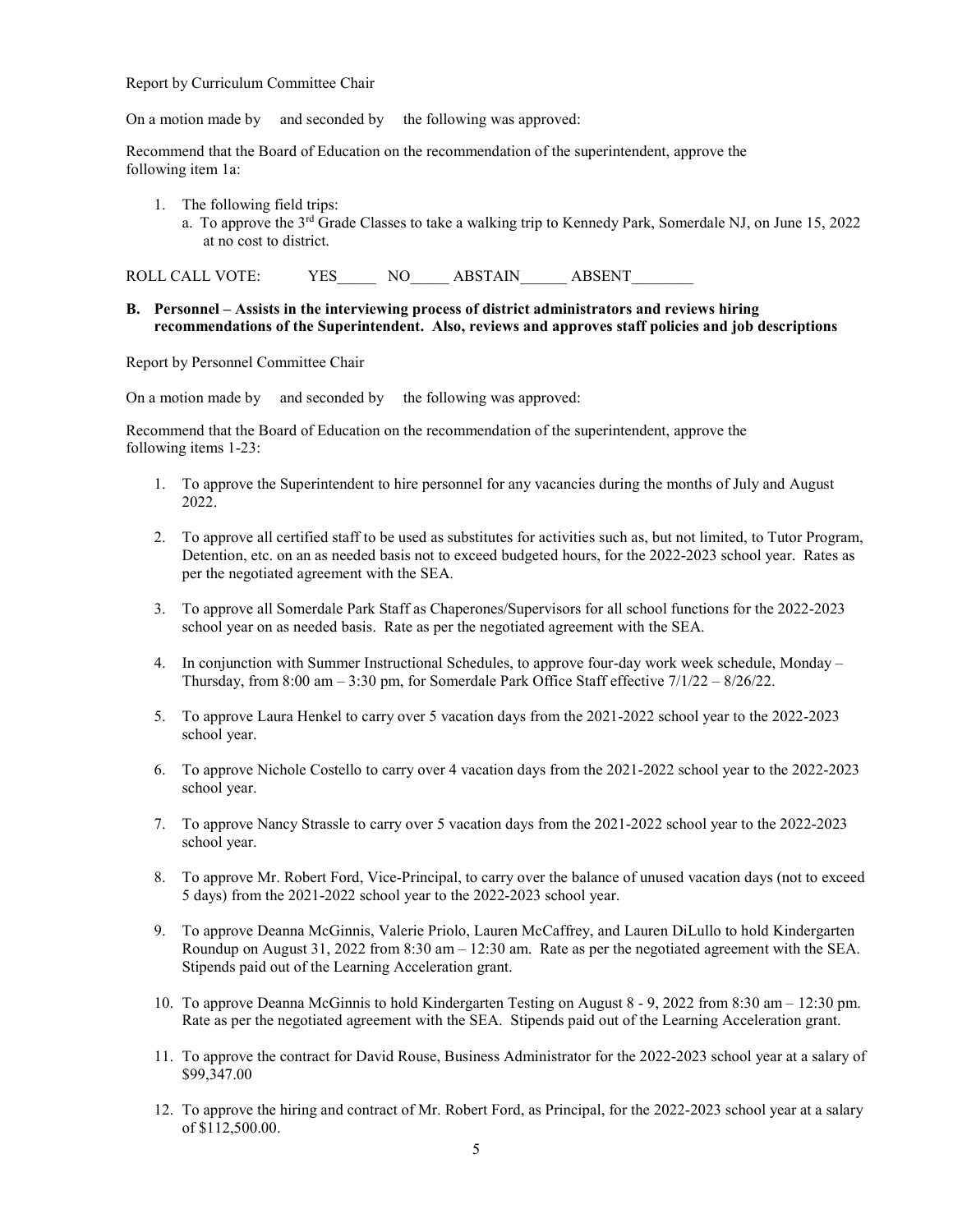- 13. To approve the contract for Mr. Greg Cesare, CST Director, for the 2022-2023 school year at a salary of \$95,781.
- 14. To approve the contract with Maria Montroni-Currais, Curriculum Supervisor, for the 2022-2023 school year at a salary of \$90,264.
- 15. To approve the attached lists of staff to serve as Field Trip Chaperones for the "Summer Days in Somerdale" program during the Summer 2022. Rate of pay as per the negotiated agreement with the SEA and to be paid through the ARP ESSER Grant (attachment #1)
- 16. To approve Amanda Schwartz as Summer School Counselor for Summer in Somerdale Program at 4 hours per day, 4 days per week for 4 weeks (64 hours); Counseling hours for 2 hours per day, 4 days a week for 4 weeks and 4 hours per day, 4 days a week for 3 weeks (80 hours) to be paid from APR ESSER Funds.
- 17. To approve Alyssa Orbaczewski as Summer Speech Therapist for Summer in Somerdale Program at 4 hours per day, 4 days per week for 4 weeks (64 hours) to be paid from APR ESSER Funds.
- 18. To approve Erica Lamancusa as Summer Social Worker for Summer in Somerdale Program at 4 hours per day, 4 days per week for 4 weeks (64 hours) to be paid from APR ESSER Funds.
- 19. To approve Brian Bauer as a 2022 Summer Custodian at an hourly rate of \$15.00 per hour.
- 20. To approve the title change for Mr. Mark Pease from Superintendent/Principal to Superintendent for the 2022-2023 school year.
- 21. To approve Lisa Rollick to use sick days for the remainder of the 2021-2022 school year while out on a medical family emergency leave.
- 22. Effective immediately, Employee (Staff #4637, SMID #47980883) will be restricted from entering the Somerdale Park School and property, and from participating in Somerdale Park School activities indefinitely. BE IT RESOLVED Somerdale School District will honor our Shared Service Agreement with Haddon Heights Public Schools for ESL services by continuing to make all payments for the remainder of the Shared Service Agreement.
- 23. To accept the resignation of Patrick Glatz, Special Education Teacher, as of June 30, 2022.

ROLL CALL VOTE: YES NO ABSTAIN ABSENT

POLICY/COMMUNITY AFFAIRS, Kevin Smith, Chairperson, Tara Voigt, Alternate Chairperson, Mary Jo Schoettle, Administrative Liaison: Robert Ford

### A. Policy – Reviews, updates and creates district policies with Superintendent and presents them to the board.

Report by Policy Committee Chair

On a motion made by and seconded by the following was approved:

Recommend that the Board of Education on the recommendation of the Superintendent approve the following items 1a-1b:

- 1. For Second Reading:
	- a. P 5511 Dress and Grooming Policy
	- b. P 1230 Superintendent's Duties

ROLL CALL VOTE: YES \_\_\_\_ NO \_\_\_\_ ABSTAIN \_\_\_\_ ABSENT

B. Community Affairs – Participation in community events to educate the public on programs the district offers. Also educates the public on the school board policies and responsibilities.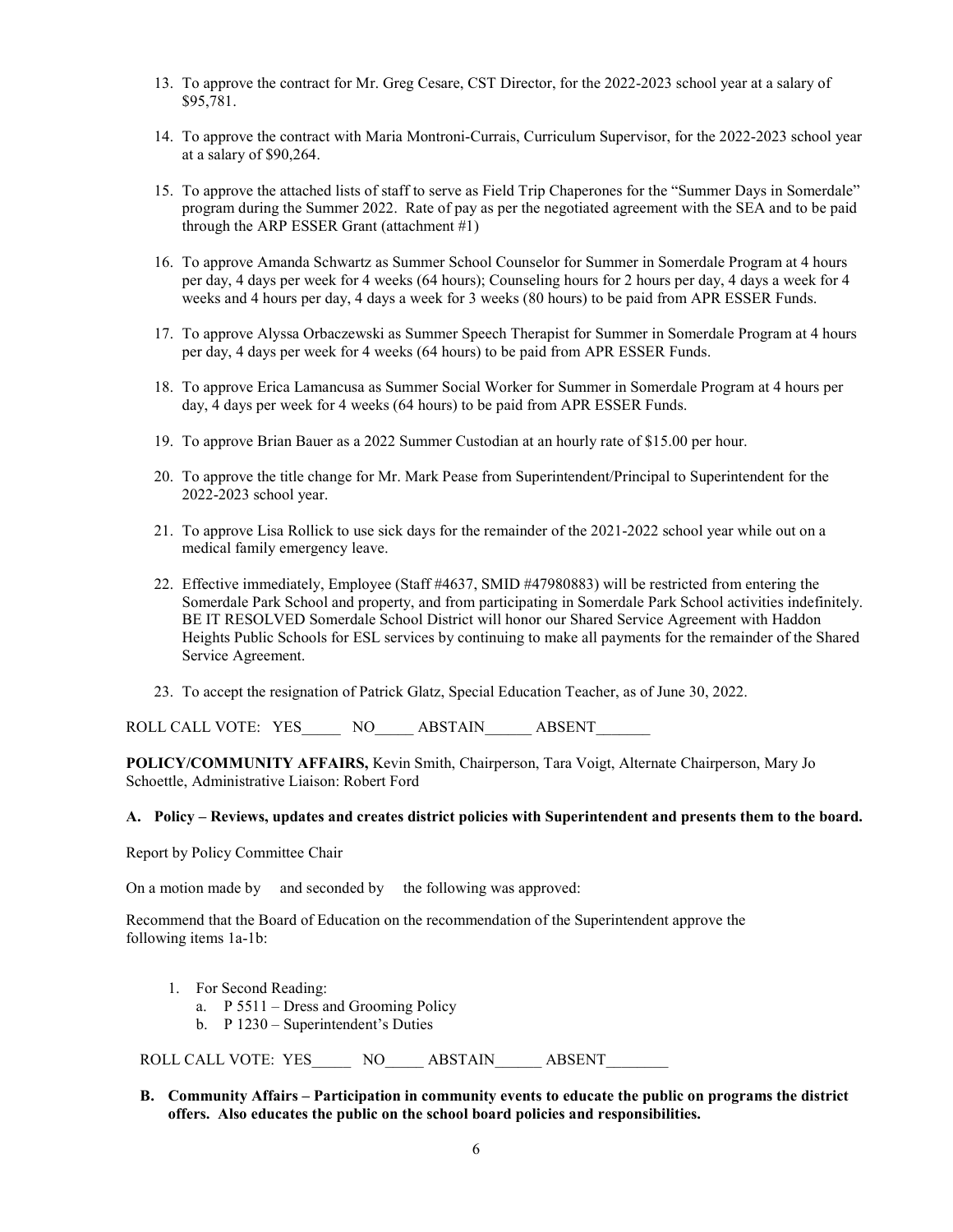Report by Community Affairs Committee Chair

BOND AD HOC COMMITTEE, Kimberly Barkoff, Chairperson, Marc Ritz, Alternate Chair, James Anderson, Administrative Liaison: Mark Pease, David Rouse

The Bond Committee's function it to meet and develop a framework for moving a referendum forward and to address project and budgetary issues.

Report by Bond Committee Chair

### VII. ANNUAL BOARD APPROVALS AND APPOINTMENTS

On a motion made by and seconded by the following was approved:

Recommend that the Board of Education on the recommendation of the business administrator approve the following items 1-21:

1. Approval is made of the official depositories for the funds of the Board of Education:

1st Colonial Community Bank, 1010 Haddon Ave., Collingswood, NJ

And the following persons to be authorized to sign checks and vouchers of the Board of Education:

| Regular Checking Account        | 3 signatures required | President, Bd. Secretary, Supt. /Principal |
|---------------------------------|-----------------------|--------------------------------------------|
| Payroll Account                 | 2 signatures required | Bd. Secretary and Superintendent/Principal |
| Agency Account                  | 2 signatures required | Bd. Secretary and Superintendent/Principal |
| <b>Student Activity Account</b> | 2 signatures required | Bd. Secretary and Superintendent/Principal |
| Lunch Account                   | 2 signatures required | Bd. Secretary and Superintendent/Principal |
| <b>FSA Medial Account</b>       | 2 signatures required | Bd. Secretary and Superintendent/Principal |
| Unemployment Acct.              | 2 signatures required | Bd. Secretary and Superintendent/Principal |
| Capital Reserve Acct.           | 2 signatures required | Bd. Secretary and Superintendent/Principal |
| Park Technology Acct.           | 2 signatures required | Bd. Secretary and Superintendent/Principal |
| Bond Acct.                      | 2 signatures required | Bd. Secretary and Superintendent/Principal |

2. Approval is made for the Camden County Education Services Commission to provide the following services for the 2022-2023 school year:

| <b>Substitute Nursing Services</b> | Transportation |
|------------------------------------|----------------|
| Physical Therapy                   | Speech         |
| Homebound Instruction              |                |

3. Approval is made of the Board Meeting Schedule for the 2022-2023 school year; in conjunction with all rules, regulations, and policies heretofore adopted by the Board for the 2022-2023 school year; and designating the official newspaper.

The Board of Education reserves the right to change the meeting schedule, with required notification, as needed or required. The purpose of the meetings shall be the normal conduct of business of the Board of Education and any other items brought to the Board's attention by the Board Members, Board Attorney, Superintendent, and Board Secretary/Business Administrator. There will be two public sessions, one to discuss agenda items. The public may speak for 3 minutes.

| February 9, 2023                            |
|---------------------------------------------|
| March 9, 2023                               |
| April 6, 2023                               |
| May 4, 2023 (Reorganization/Budget Hearing) |
| June 08, 2023                               |
|                                             |
|                                             |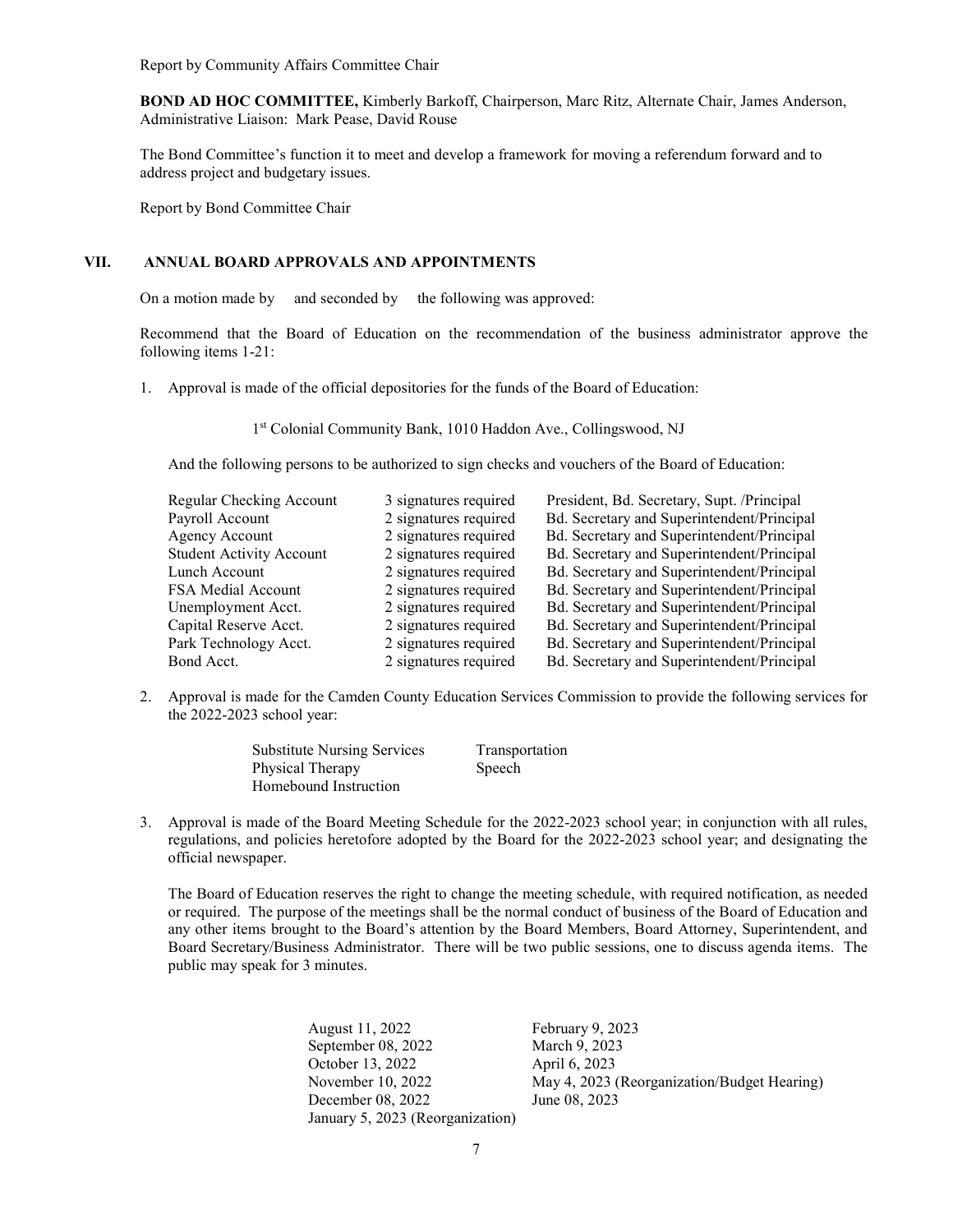And that the "Open Public Meetings Act" requires that advanced written notice of all meetings of the Board of Education be posted in one public place designated by the Board and mailed, telephone, faxed or hand delivered to two newspapers designated by resolution mailed to all persons requesting a copy of same upon payment of a fee as established by NJSA 47:1A-2.

THEREFORE, BE IT RESOLVED by the Somerdale Board of Education as follows:

- a. All advance written notices of Board meetings shall be posted by the Board Secretary on the bulletin board located in the Somerdale Park School.
- b. All advance written notices of Board meetings shall be given to the following newspapers:
	- 1. Courier Post 2. Philadelphia Inquirer
- c. Filing written notice with the Clerk of Somerdale Borough.
- d. All advance written notices of Board meetings throughout the year shall be mailed to all persons requesting a copy of same after payment by such persons of a fee as established in NJSA 47:1A-2, plus postage. Electronic media shall be exempt from such fee.
- e. The schedule of regular official Board meetings for the period from and after this meeting until the meeting in June 2022 shall be in accordance with the listed schedule designating the dates, times and places of such meetings;
- f. Motion to establish and approve a photocopy fee of five cents (\$.05) per page for standard size and seven cents (\$.07) for legal size official Board Minutes and other public documents.
- 4. Approval is made for yearly travel expenditures for all employees not to exceed \$2,500.00 travel expenditures must be approved in advance by a majority of the Board of Education as per policy #6471.

The following travel regulations and limits for the Somerdale School District as required by N.J.A.C. 6A:23A:

A travel event that exceeds \$5,000.00, regardless of the number of attendees, or where more than three (3) individuals from the district are to attend, must obtain prior approval from the Executive County Superintendent. Executive County Superintendent prior approval is not required for "regular school district business travel."

School district travel is regular official business, including attendance at meetings and conferences. Regular school district business travel includes attendance at regularly scheduled in-state county meetings, DOE sponsored or association sponsored events provided free of charge, and regularly scheduled in-state professional development activities with a registration fee that does not exceed \$150 per employee or board member, adjusted for inflation. The maximum travel expenses for all staff for the 2022-2022 school year is limited to \$2,500.

Mileage reimbursement for regular school business travel that is prior approved by the Superintendent or any travel approved by the Board will be allowed at the rate authorized by the annual state appropriations act, which is \$.31/mile.

Lodging for out of state travel can only be provided if the event occurs on two or more consecutive days and where home to event commute exceeds 50 miles. All travel out of the country, regardless of cost or number of attendees, requires prior written approval of the Executive County Superintendent.

A written report or a standardized form for board members and employees must be completed for all Board approved training and seminars, conventions and conferences, and retreats.

All travel must be in compliance with State regulations N.J.A.C. 6A:23A.

5. Approval for the resolution designating internet website for official notification pursuant to New Jersey local unit Pay-to-Play Law.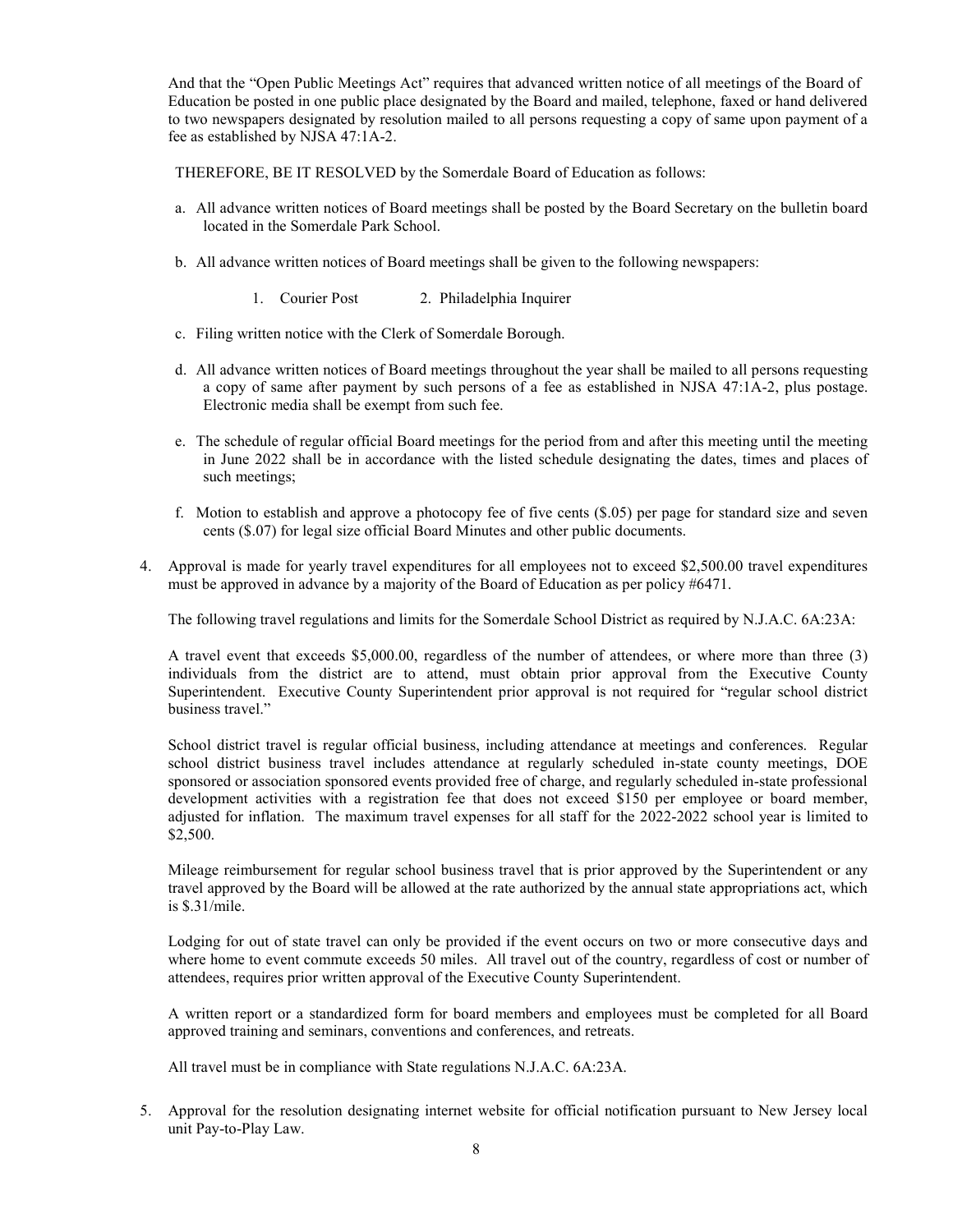### RESOLUTION DESIGNATING WEBSITE NOTIFICATION PURSUANT TO

### NEW JERSEY LOCAL UNIT PAY-TO-PLAY LAW

WHEREAS, the Somerdale Borough Board of Education is subject to the provisions of N.J.S.A. 19:44A-20.4 et seq., the New Jersey Local Unit Pay-to-Play Law (Law); and

WHEREAS, as part of the fair and open process contained in the Law, the related contract to be awarded under the fair and open process shall be publicly advertised in newspapers or on the internet website maintained by the public entity (N.J.S.A. 19:44A20.7); and

WHEREAS, the Board maintains its internet website at www.somerdale-park.org; and

WHEREAS, the Board desires to designate its website as the official notification source for all contracts to be awarded as part of the fair and open process pursuant to the Law.

NOW, THEREFORE, BE IT RESOLVED by the Somerdale Borough Board of Education as follows:

1. The Board hereby designates its internet website at www.somerdale-park.org as the official notification source for contracts to be awarded as part of the fair and open process contained in N.J.S.A. 19:44A-20.4 et seq., the New Jersey Local Unit Pay-to-Play law.

2. The Board is not precluded from utilizing its official legal newspapers for notification when it so desires.

3. The Board also has the right to use the C.271 disclosure as an alternate submission. N.J.S.A. 19:44A-20.26 (P.L. 2005, C.271,5.2)

6. Approval of the State Contract Vendors Authorization allowing the Business Administrator to issue purchase orders to approved Vendors as outlined by New Jersey School Purchasing Regulations.

# STATE CONTRACTOR AUTHORIZATION

WHEREAS, the Somerdale School District Board of Education recognizes the importance of prudent fiscal management,

WHEREAS, the Business Administrator may issue purchase orders to vendors who hold a valid New Jersey State Contract number according to the Department of Treasury, Division of Purchase and Property,

NOW, THEREFORE BE IT RESOLVED the Board of Education authorizes the Business Administrator to issue purchase orders to State Contract vendors as necessary for the school year 2022-2023.

FINALLY, BE IT RESOLVED, that the Business Administrator add the list of vendors to the bill list for official board approval at the next board meeting and is authorized to make the appropriate transfer of funds to cover the necessary expense if necessary. A list of transfers will be presented at the next Board of Education meeting for official approval.

7. Approval by the Board of Education of Somerdale School District, that prepayment authorization resolution be approved authorizing the Business Office to pay selected invoices prior to board meetings.

### PRE-PAYMENT AUTHORIZATION

WHEREAS, the Somerdale School District Board of Education recognizes the importance of prudent fiscal management,

WHEREAS, the School Business Administrator and the Superintendent have found that various bills should be paid prior to official school board action to avoid late payments or other fees and to take advantage of vendor's cash discounts,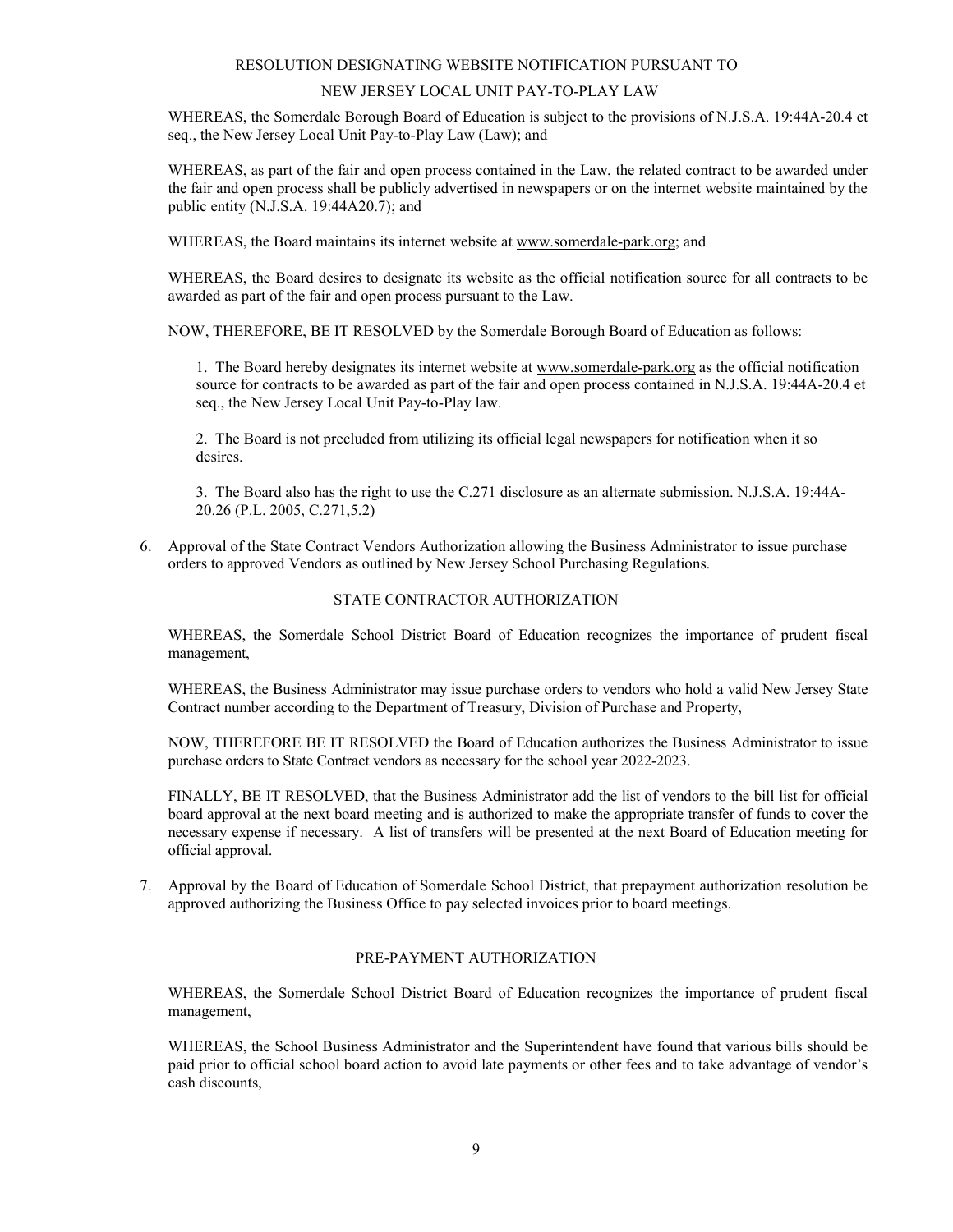NOW, THEREFORE the Board of Education authorizes the Superintendent and the School Business Administrator to prepay the following bills prior to official board approval:

| Fibertech                                 | Camden County MUA                 |
|-------------------------------------------|-----------------------------------|
| Camden County Educational Service Comm.   | New Jersey School Insurance Group |
| Amerihealth                               | Home Depot                        |
| Benecard                                  | Postmaster                        |
| National Vision Administrators, LLC (NVA) | PSE&G                             |
| Delta Dental                              | South Jersey Gas                  |
| Eastern DataComm                          | State of New Jersey               |
| NJ American Water                         | Amazon/Sycnb                      |

FINALLY, BE IT RESOLVED, that the Business Administrator add payments for the list of vendors to the bill list for official board approval at the next meeting and is authorized to make the appropriate transfer of funds to cover the necessary expense if necessary. A list of transfers will be presented at the next Board of Education meeting for official approval.

- 8. Approval of the website www.somerdale-park.org to be the official site for advertising for the Somerdale Park School District.
- 9. Approval for Cooper Pediatrics to be designated Medical Inspector of this Board of Education for the 2022- 2023 school year at a cost of \$125.00 an hour.
- 10. Approval that David Rouse, Business Administrator/Board Secretary be, and is hereby appointed as the person to approve contracts between meetings for the 2022-2023 school year where such contracts will be ratified and approved at the following board meeting;

that David Rouse, Business Administrator/Board Secretary be designated as the individual to authorize line item changes between board meetings;

that approval is made for the Chart of Accounts as outlined in the Uniform Minimum Chart of Accounts (Handbook 2R2) for New Jersey Public Schools and to authorize David Rouse, Business Administrator to make account transfers at the level of the advertised budget to cover expenditures. Such transfers will be officially approved by the Board of Education at the next regular board meeting.

11. To approve the following companies as providers of tax shelter/annuities, disability insurance, and flexible spending:

| Tax Shelters:      | Disability       | <b>Flex Spending</b> |
|--------------------|------------------|----------------------|
| AXA Equitable      | AFLAC            | Colonial Life        |
| Colonial Life      | American General |                      |
| Great American     | Colonial Life    |                      |
| Lincoln Investment | Prudential       |                      |
| Met Life           |                  |                      |
| Midland            |                  |                      |
| Siracusa           |                  |                      |

- 12. Approval is made to readopt existing bylaws and policies for the Board's operation and the operation of the District.
- 13. Approval was made for New Jersey School Insurance Group to be named insurance of record for the 2022-2023 school year.
- 14. Approval was made by the Somerdale Board of Education to appoint Brown & Brown Benefit Advisors to provide health benefits for the 2022-2023 school year.
- 15. To approve the following appointments:
	- Appointment of Mark Pease for the 2022-2023 school year as: a) NCLB Coordinator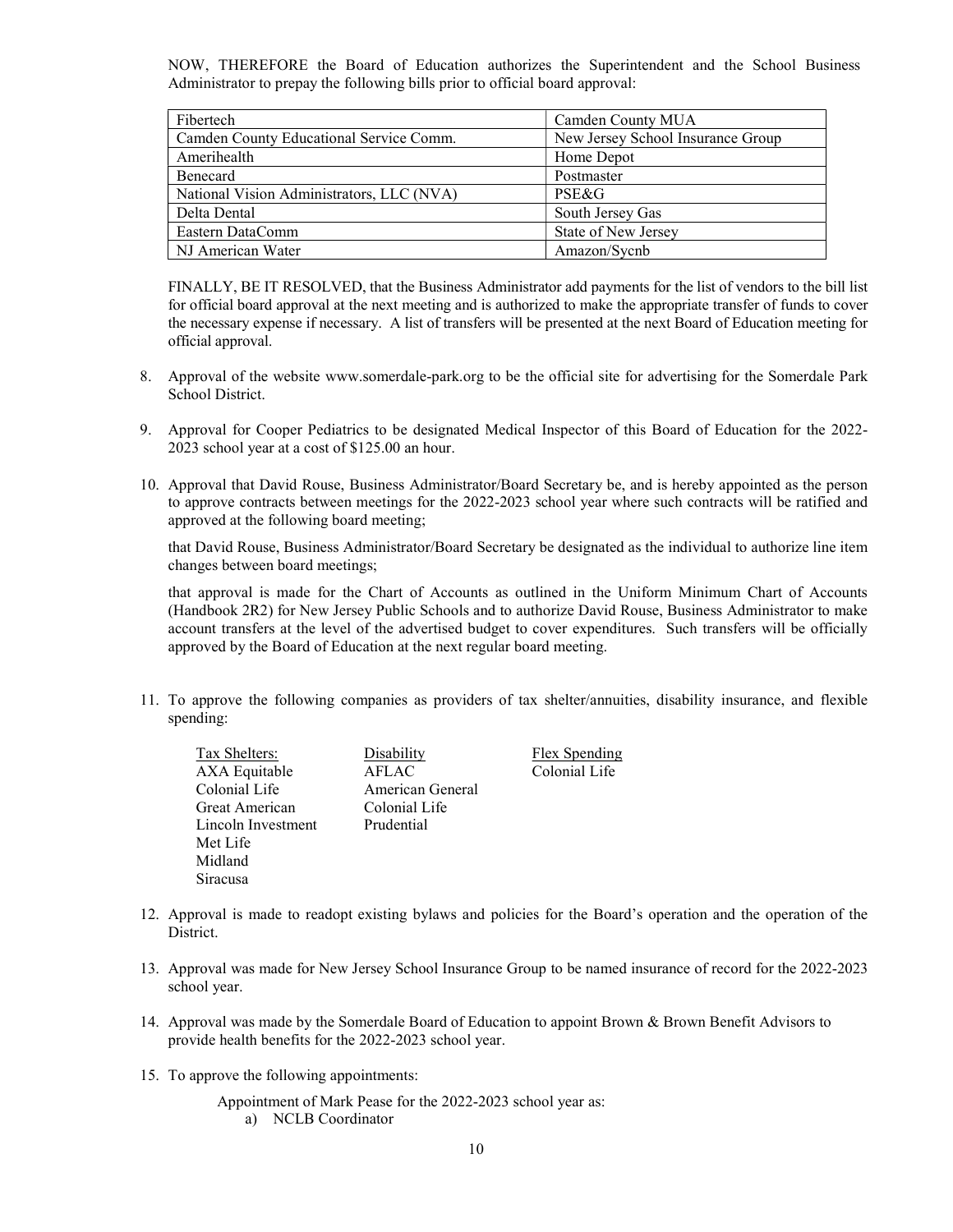- b) IDEA Basic and IDEA Preschool Coordinator
- c) Data Coordinator
- d) Educational Stability Liaison
- e) ESEA Coordinator

Appointment of Robert Ford for the 2022-2023 school year as:

- a) 504 Committee Coordinator
- b) District Anti-Bullying Coordinator
- c) School Safety Specialist

Appointment of Greg Cesare for the 2022-2023 school year as:

- a) McKinney Vento Homeless Education Liaison
- b) Director of Special Education
- c) Affirmative Action Officer

Appointment of Shane Sammons for the 2022-2023 school year as:

a.) Director of Technology

Appointment of Amanda Schwartz for the 2022-2023 school year as:

- a.) State Testing Coordinator/School Coordinator
- b.) Anti-Bullying Specialist

Appointment of Maria Montroni-Currais for the 2022-2023 school year as:

- a.) Bilingual/ESL/ELS Point of Contact
- b) Early Childhood Contact

Appointment of David Rouse for the 2022-2023 school year as:

a.) Public Agency Compliance Officer

Appointment of Mary Dow for the 2022-2023 school year as:

a.) Wellness Coordinator

BE IT RESOLVED by the Somerdale Board of Education, County of Camden, New Jersey that the Building & Grounds Supervisor/Educational Facilities Manager, and/or the individual named in a shared services agreement with Somerdale Borough for the same, be appointed for the 2022-2023 school year:

- a. Asbestos Management Officer
- b. Indoor Air Quality Designee
- c. Integrated Pest Management Coordinator
- d. Employer Responsible Right to Know Officer (ERRO)
- e. Chemical Hygiene Officer
- f. AHERA Coordinator
- 16. To approve the appointment of Greg Cesare, Mark Pease, Robert Ford, and David Rouse, as the Somerdale School District's Affirmative Action Team;

WHEREAS, the board of education hereby authorizes the affirmative action team to conduct the Needs Assessment and develop a Comprehensive Equity Plan and submit the proposed Comprehensive Equity Plan to the Executive County Superintendent;

BE IT RESOLVED that the Board of Education authorizes the affirmative action team to develop the District's Comprehensive Equity Plan and approves submission of the same.

- 17. Approval for The Barclay Group to be named insurance broker of record for the 2022-2023 school year.
- 18. Approval for the Petty Cash account for the 2022-2023 school year in the amount of \$200 for the purpose of supplies required for immediate purchase. The maximum individual item reimbursement is \$75.00.
- 19. Approval for the following Health, Prescription, Dental, and Visions providers:

a. Delta Dental as the Dental provider for the 2022-2023 school year.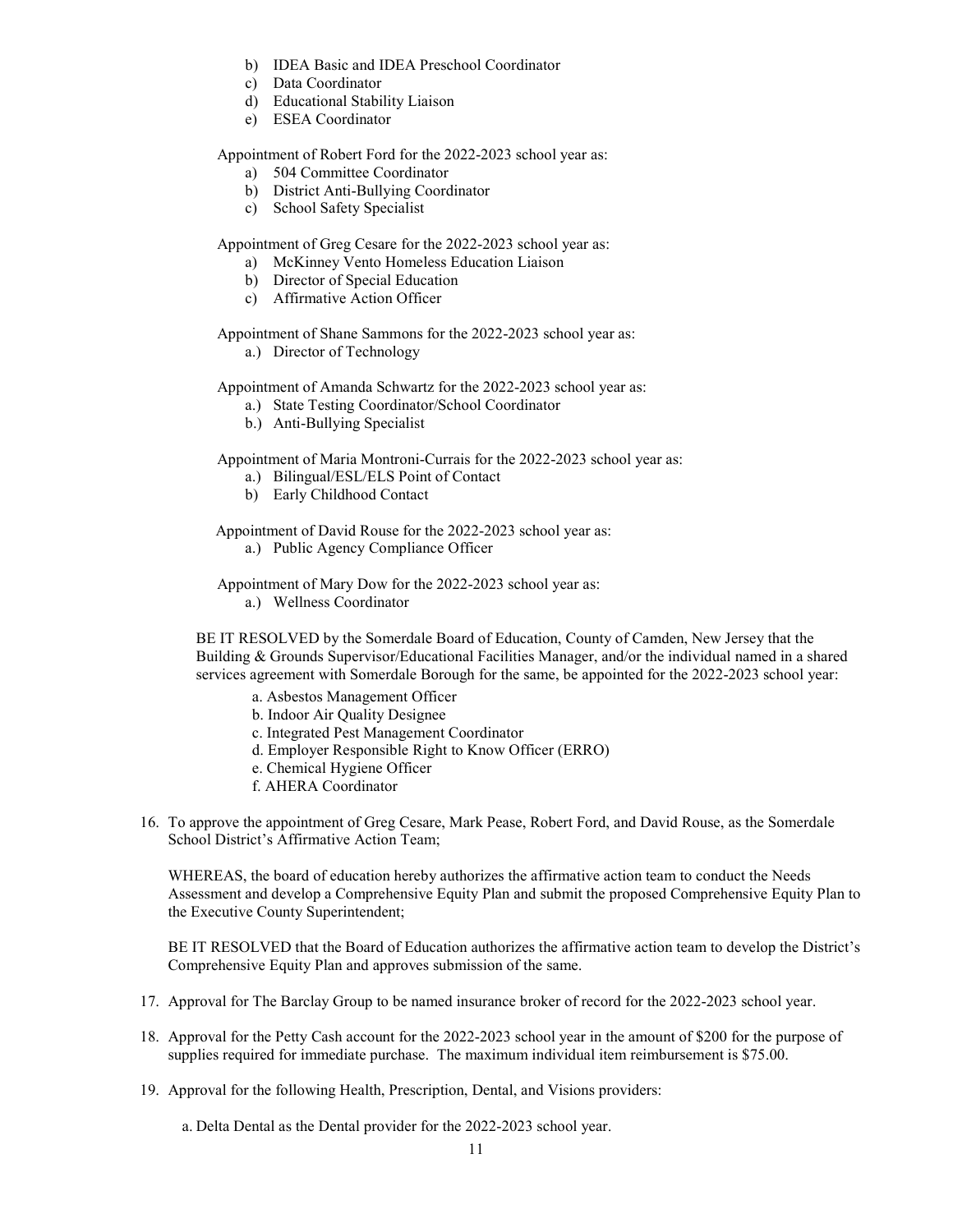- b. Amerihealth as the Health Provider for the 2022-2023 school year.
- c. Benecard as the Prescription Provider for the 2022-2023 school year.
- d. National Vision Administrators, LLC (NVA) as the Vision Provider for the 2022-2023 school year.
- 20. Approval of cooperative purchasing memberships with Keystone Purchasing Network (KPN) and The Educational Services Commission of New Jersey (ESCNJ) for the 2022-2023 school year;

WHEREAS, N.J.S.A 40A:11-11 authorizes contracting units to enter into a Cooperative Purchasing Agreements for its administration;

WHEREAS, the Somerdale Board of Education recognizes the importance of prudent fiscal management;

NOW, THEREFORE, BE IT RESOLVED, by the Somerdale Board of Education the Business Administrator may issue purchase orders to vendors who hold purchasing agreements with KPN and ESCNJ.

FINALLY, BE IT RESOLVED, that the Business Administrator add the list of vendors to the bill list for official board approval at the next board meeting and is authorized to make the appropriate transfer of funds to cover the necessary expense if necessary. A list of transfers will be presented at the next Board of Education meeting for official approval.

21. To approve Shared Services agreement with the Borough of Somerdale for the 2022-2023 school year;

WHEREAS, the Borough and the Board have heretofore worked together in an effort to provide taxpayers with more efficient services;

NOW THEREFORE BE IT RESOLVED, to by the parties hereto as follows:

- 1) The Borough shall provide for the pickup and disposal of garbage and recyclables from the Park School.
- 2) The Board will provide the Borough with various staff IT services
- 3) This agreement will only become effective upon adoption of Resolutions approving by both parties.
- 4) This agreement may be cancelled by either party upon written notice of cancellation given at least 60 days prior to the date of cancellation.

#### VIII. REPORTS:

On a motion made by and seconded by the following was approved:

The following item will be recommended for approval:

- 1. Acknowledge and accept the Harassment, Intimidation, and Bullying Report for incidents dated:
	- a. April 14, 2022 (attachment #1)
	- b. May 14, 2022 (attachment #2)
	- c. May 23, 2022 (attachment #3)

ALL IN FAVOR: YES\_\_\_\_\_\_ NO\_\_\_\_\_\_ ABSTAIN\_\_\_\_\_\_ ABSENT\_\_\_

# IX. OTHER REPORTS:

a.) Student Attendance

| <b>Enrollment May 2022</b> |    |
|----------------------------|----|
| Preschool                  | 28 |
| Kindergarten               | 39 |
| 1st Grade                  | 49 |
| 2nd Grade                  | 35 |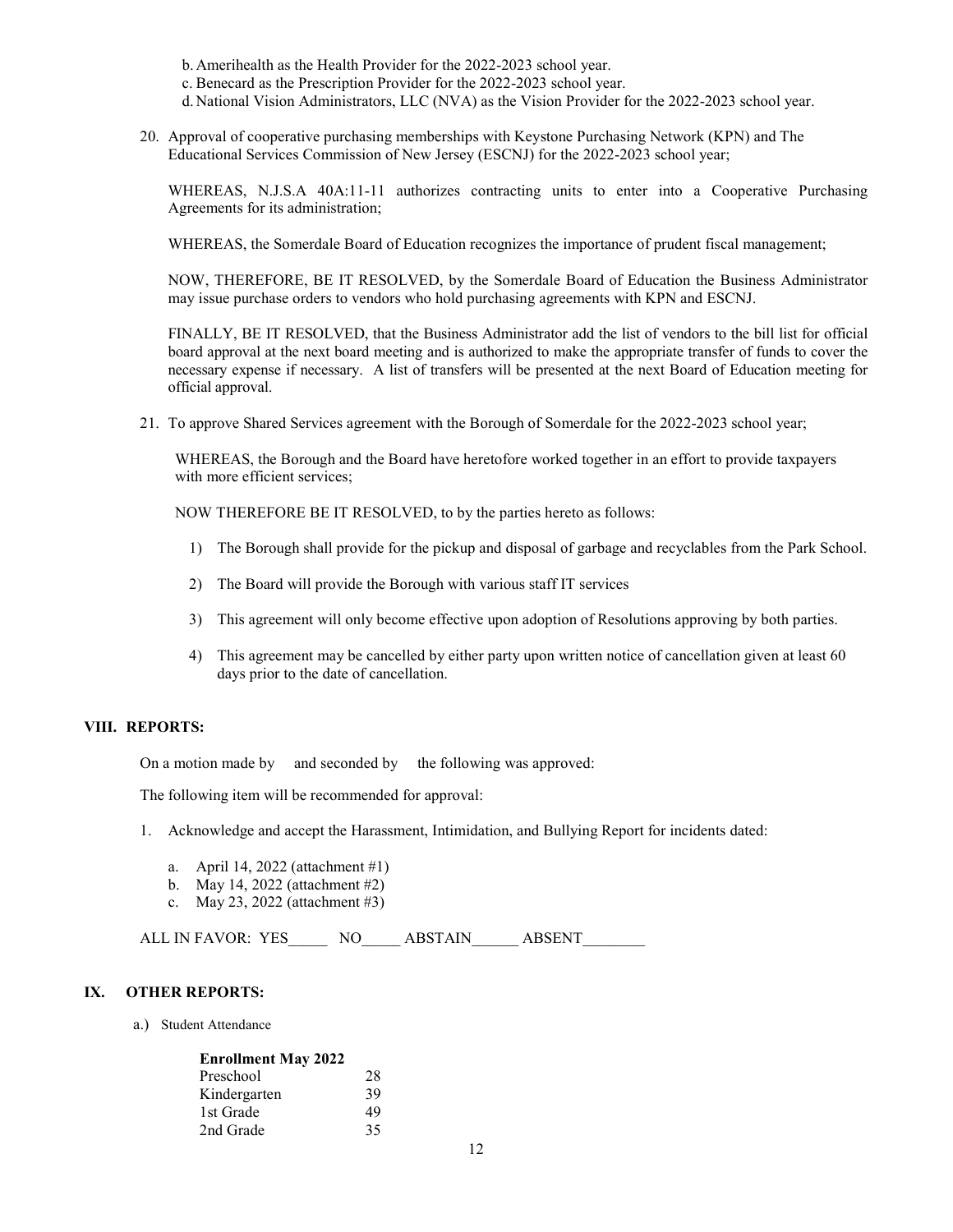| 3rd Grade                                               | 46                    |                                                         |
|---------------------------------------------------------|-----------------------|---------------------------------------------------------|
| 4th Grade                                               | 32                    |                                                         |
| 5th Grade                                               | 49                    |                                                         |
| 6th Grade                                               | 51                    |                                                         |
| 7th Grade                                               | 60                    |                                                         |
| 8th Grade                                               | 53                    |                                                         |
| Out of District                                         | 3                     |                                                         |
| <b>Charter Students</b>                                 | 1                     |                                                         |
| Home Instruction                                        |                       |                                                         |
| Homeless - Tuition                                      |                       |                                                         |
| Total May 2022                                          | 446                   |                                                         |
|                                                         |                       |                                                         |
| Security/Fire Drill Reports<br>b.<br><b>FIRE DRILL:</b> |                       |                                                         |
| DATE: 5/5/2022                                          | Alarm Sounded:        | $1:05$ pm                                               |
|                                                         | Building Cleared:     | $1:08$ pm                                               |
|                                                         | Returned to Building: | $1:10$ pm                                               |
|                                                         | Alarm Station Used:   | Café Door #23 Utility Room                              |
|                                                         |                       | All Staff in attendance participated in drill           |
|                                                         | Number evacuated:     | Students present -424                                   |
|                                                         | <b>Staff Present:</b> | 92                                                      |
|                                                         | Problems encountered: | Special conditions simulated: none at this time<br>None |
|                                                         | Weather:              | 69 degrees                                              |
|                                                         |                       |                                                         |
|                                                         |                       |                                                         |
| <b>EVACUATION NON-FIRE DRILL:</b>                       |                       |                                                         |
| DATE: 5/20/2022                                         | Alarm Sounded:        | $10:00$ am                                              |
|                                                         | $\text{Duldiag}$      | $10.02 \, \text{cm}$                                    |

| <b>DAIL:</b> $3/20/2022$ | Alafiii sounded.                                   | TU.UU alli |  |
|--------------------------|----------------------------------------------------|------------|--|
|                          | Building Cleared:                                  | $10:03$ am |  |
|                          | Returned to Building:                              | $10:30$ am |  |
|                          | Alarm Station Used: Announcement over loud speaker |            |  |
|                          | All Staff in attendance participated in drill      |            |  |
|                          | Number evacuated: Students present -426            |            |  |
|                          | Staff Present: 73                                  |            |  |
|                          | Special conditions simulated: none at this time    |            |  |
|                          | Problems encountered: None                         |            |  |
|                          | Weather: 88 degrees                                |            |  |
|                          |                                                    |            |  |

c.) Health Reports – April 2022

# X. PUBLIC COMMENTS (on any item)

Audience Recognition and Public Comment

The public is reminded that all public complaints against a district employee must be made through a specific grievance process. A description of this process may be found in BOE policy (File Code 9130). This policy is available upon request in the office of the Board Secretary. Any individual naming an employee in a complaint before the Board of Education, without the employee's permission, could be cited for violating that employee's civil and contractual rights.

Please respect the following procedures:

- 1. Be recognized by the Board President.
- 2. State your full name and address.
- 3. Wait to be recognized before you make your comment
- 4. Limit your comments to (3) minutes per person.

# XI. EXECUTIVE SESSION (if necessary)

On a motion made by and seconded by the board entered into Executive Session at pm: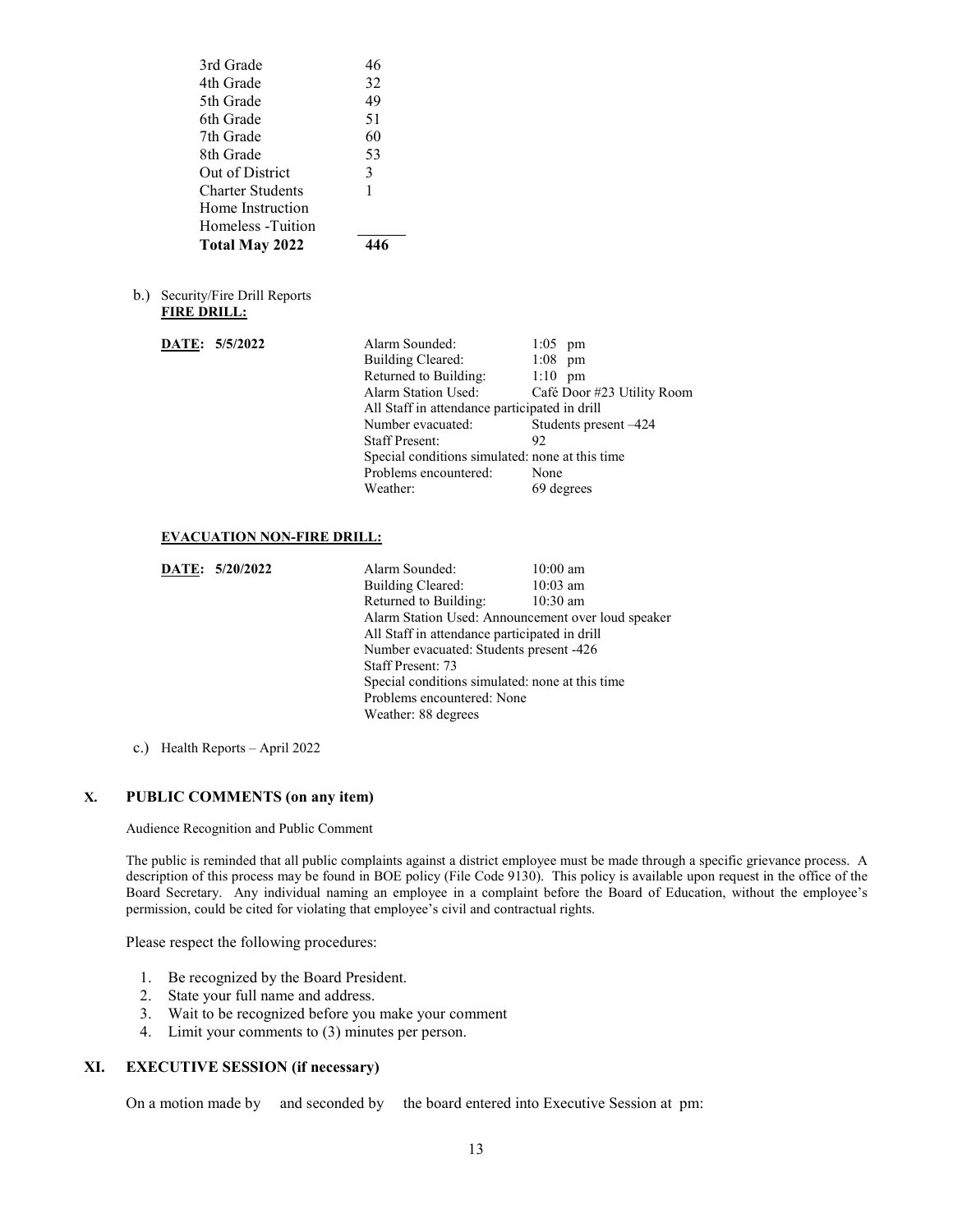WHEREAS, while the Sen. Byron M. Baer Open Public Meetings Act (N.J.S.A. 10:4-12 et seq.) requires all meetings of the Somerdale Park School District, Board of Education to be held in public, N.J.S.A. 10:4-12(b) sets forth nine types of matters that may lawfully be discussed in Executive Session," i.e. without the public being permitted to attend; and

WHEREAS, the Somerdale Park Public School District, Board of Education has deemed it necessary to go into closed session to discuss certain matters which are exempted from the Public; and

WHEREAS, the nine exceptions to public meetings set forth in N.J.S.A. 10:4-12(b) are listed below, and next to each exception is a box within which the number of issues to be privately discussed that fall within that exception shall be written, and after each exception is a space where additional information that will disclose as much information about the decision as possible without undermining the purpose of the exception shall be written.

NOW, THEREFORE, BE IT RESOLVED that the Somerdale Park Public School District, Board of Education will go into closed session for the following reason(s) as outlined in N.J.S.A. 10:4-12(b):

- \_\_\_ Any matter which, by express provision of Federal Law, State Statute or Rule of Court shall be rendered confidential or excluded from discussion in public
- Any matter in which the release of information would impair a right to receive funds from the federal government;
- \_\_\_\_\_Any matter the disclosure of which constitutes an unwarranted invasion of individual privacy such as any records, data, reports, recommendations, or other personal material of any educational, training, social service, medical, health, custodial, child protection, rehabilitation, legal defense, welfare, housing, relocation, insurance and similar program or institution operated by a public body pertaining to any specific individual admitted to or served by such institution or program, including but not limited to information relative to the individual's personal and family circumstances, and any material pertaining to admission, discharge, treatment, progress or condition of any individual, unless the individual concerned (or, in the case of a minor or incompetent, his guardian) shall request in writing that the same be disclosed publically;
	- \_\_\_\_\_Any collective bargaining agreement, or the terms and conditions of which are proposed for inclusion in any collective bargaining agreement, including the negotiation of terms and conditions with employees or representatives of employees of the public body
	- Any matter involving the purpose, lease or acquisition of real property with public funds, the setting of bank rates or investment of public funds where it could adversely affect the public interest if discussion of such matters were disclosed;
	- Any tactics and techniques utilized in protecting the safety and property of the public provided that their disclosure could impair such protection;
- Any investigations of violations or possible violations of the law;
- Any pending or anticipated litigation or contract negotiation in which the public body is or may become a party. Any matters falling within the attorney-client privilege, to the extent that confidentiality is required in order for the attorney to exercise his ethical duties as a lawyer;
- \_\_\_X\_ Any matter involving the employment, appointment, termination of employment, terms and conditions of employment, evaluation of the performance, promotion or disciplining of any specific prospective public officer or employee or current public officer or employee employed or appointed by the public body, unless all individual employees or appointees whose rights could be adversely affected request in writing that such matter or matters be discussed in public;
	- \_\_\_\_\_Any deliberation of a public body occurring after a public hearing that may result in the imposition of a specific civil penalty upon the responding party or the suspension or loss of a license or permit belonging to the responding party as a result of an act of omission for which the responding party bears responsibility;

WHEREAS, the length of the Executive Session is undetermined; however, the Somerdale Park Public School District, Board of Education will make every attempt to estimate the time of the session prior to convening the session after which the public meeting shall reconvene at \_\_\_\_ pm and the Somerdale Park Public School District, Board of Education will proceed with business.

NOW, THEREFORE, BE IT RESOLVED, that the Somerdale Park Public School District, Board of Education will go into Executive Session for only the above stated reasons;

BE IT FURTHER RESOLVED that the Somerdale Park Public School District, Board of Education hereby declares that its discussion of the aforementioned subject(s) may be made public at a time when the Somerdale Park Public School District, Board of Education attorney advises that the disclosure of the discussion will not detrimentally affect any right, interest or duty of the school district or any other entity with respect to said discussion.

BE IT FURTHER RESOLVED that the Somerdale Park Public School District, Board of Education, for the aforementioned reasons, hereby declares that the public is excluded from the portion of the meeting during which the above discussion shall take place and hereby directs the board secretary to take the appropriate action to effectuate the terms of this resolution.

BE IT FURTHER RESOLVED that the Board Secretary on the next business day following this meeting, shall furnish a copy of this resolution to any member of the public who requests one at the fees allowed by N.J.S.A. 47:1A-1 et seq.